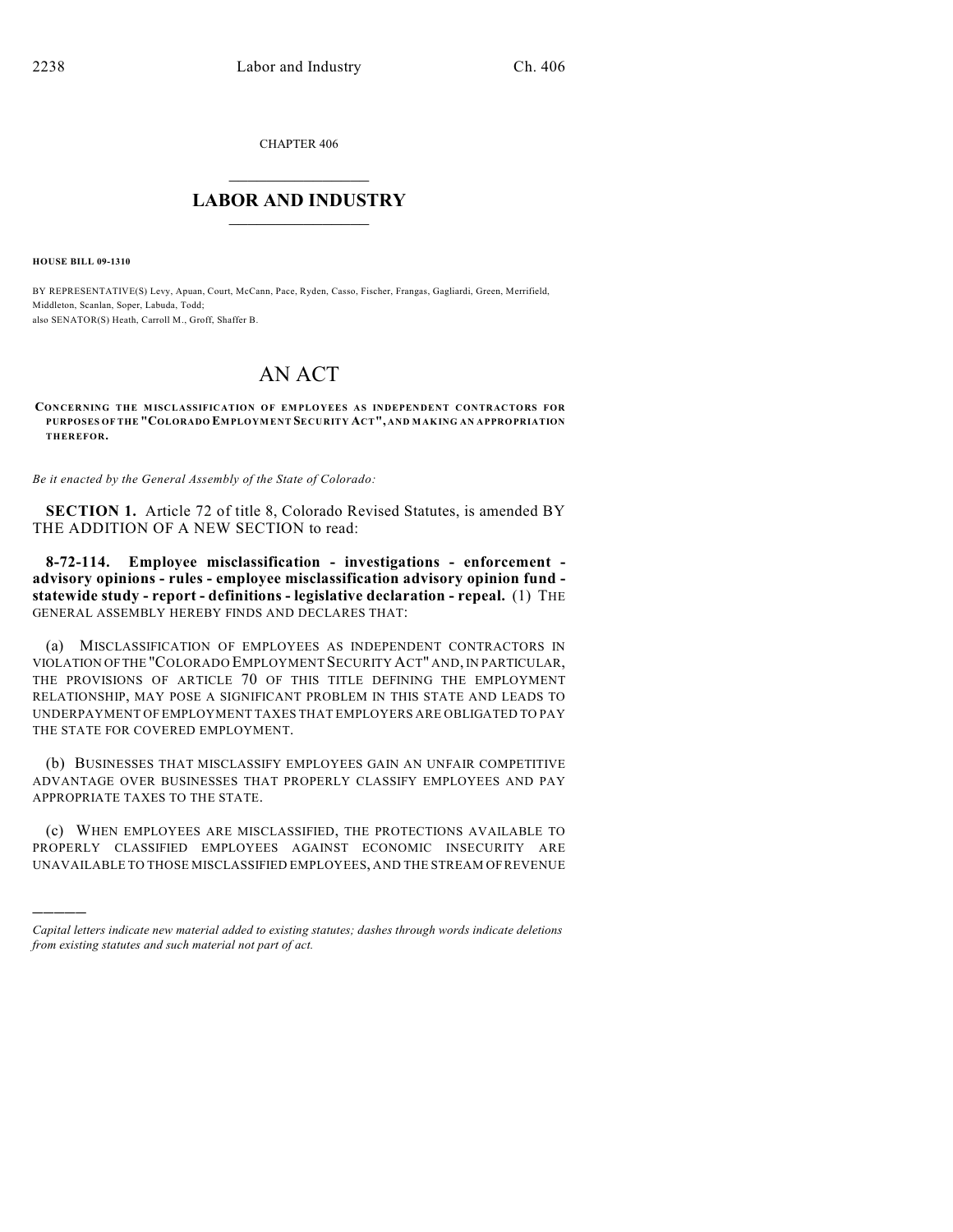THAT SHOULD BE PAID TO THE STATE TO PROVIDE PROTECTIONS TO MISCLASSIFIED EMPLOYEES IS NOT AVAILABLE.

(2) AS USED IN THIS SECTION:

(a) "ACT" MEANS THE "COLORADO EMPLOYMENT SECURITY ACT".

(b) "COMPLAINANT" MEANS THE PERSON WHO FILES A COMPLAINT WITH THE DIVISION PURSUANT TO THIS SECTION.

(c) "DIRECTOR" MEANS THE DIRECTOR OF THE DIVISION OF EMPLOYMENT AND TRAINING IN THE DEPARTMENT OF LABOR AND EMPLOYMENT.

(d) "DIVISION" MEANS THE DIVISION OF EMPLOYMENT AND TRAINING IN THE DEPARTMENT OF LABOR AND EMPLOYMENT.

(e) "EXECUTIVE DIRECTOR" MEANS THE EXECUTIVE DIRECTOR OF THE DEPARTMENT OF LABOR AND EMPLOYMENT.

(f) "MISCLASSIFICATION OF EMPLOYEES" MEANS ERRONEOUSLY CLASSIFYING A PERSON AS AN INDEPENDENT CONTRACTOR, FREE FROM CONTROL AND DIRECTION OF THE EMPLOYER IN THE PERFORMANCE OF SERVICE FOR THE EMPLOYER, WHEN THE EMPLOYER CANNOT SHOW AN EXCEPTION, PURSUANT TO SECTION 8-70-103 (11), TO THE GENERAL RULE THAT SERVICE BEING PERFORMED FOR THE EMPLOYER IS PRESUMED TO BE EMPLOYMENT FOR PURPOSES OF THE ACT.

(g) "RESPONDENT" MEANS THE PERSON AGAINST WHOM A COMPLAINT IS FILED PURSUANT TO THIS SECTION.

(3) (a) THE DIVISION SHALL BE RESPONSIBLE FOR ACCEPTING AND INVESTIGATING COMPLAINTS REGARDING MISCLASSIFICATION OF EMPLOYEES AND ENFORCING THE REQUIREMENTS OF THE ACT REGARDING CLASSIFICATION OF EMPLOYEES AND PAYMENT OF TAXES.

(b) ANY PERSON MAY FILE A WRITTEN COMPLAINT WITH THE DIVISION ALLEGING THAT A PERSON ENGAGED IN EMPLOYMENT IS BEING MISCLASSIFIED BY AN EMPLOYER AS AN INDEPENDENT CONTRACTOR. THE COMPLAINANT SHALL SPECIFY IN THE COMPLAINT THE FACTS SHOWING THAT THE PERSON CLASSIFIED AS AN INDEPENDENT CONTRACTOR IS ENGAGED IN EMPLOYMENT, AS DEFINED IN ARTICLE 70 OF THIS TITLE.

(c) THE DIRECTOR MAY INVESTIGATE A COMPLAINT FILED PURSUANT TO THIS SUBSECTION (3) AND SHALL FOCUS ON THE INVESTIGATION OF THE MOST EGREGIOUS COMPLAINTS OR THOSE COMPLAINTS ALLEGING INTENTIONAL ACTS OF MISCLASSIFICATION OF EMPLOYEES UNDERTAKEN IN ORDER TO GAIN A COMPETITIVE ADVANTAGE OR TO AVOID THE PAYMENT OF TAXES.

(d) NO LATER THAN THIRTY DAYS AFTER RECEIPT OF A COMPLAINT, THE DIRECTOR SHALL DETERMINE WHETHER OR NOT AN INVESTIGATION IS WARRANTED. IF THE DIRECTOR DETERMINES THAT AN INVESTIGATION IS WARRANTED, THE DIRECTOR SHALL NOTIFY THE COMPLAINANT AND RESPONDENT THAT AN INVESTIGATION WILL BE CONDUCTED AND SHALL CONDUCT THE INVESTIGATION IN ACCORDANCE WITH THE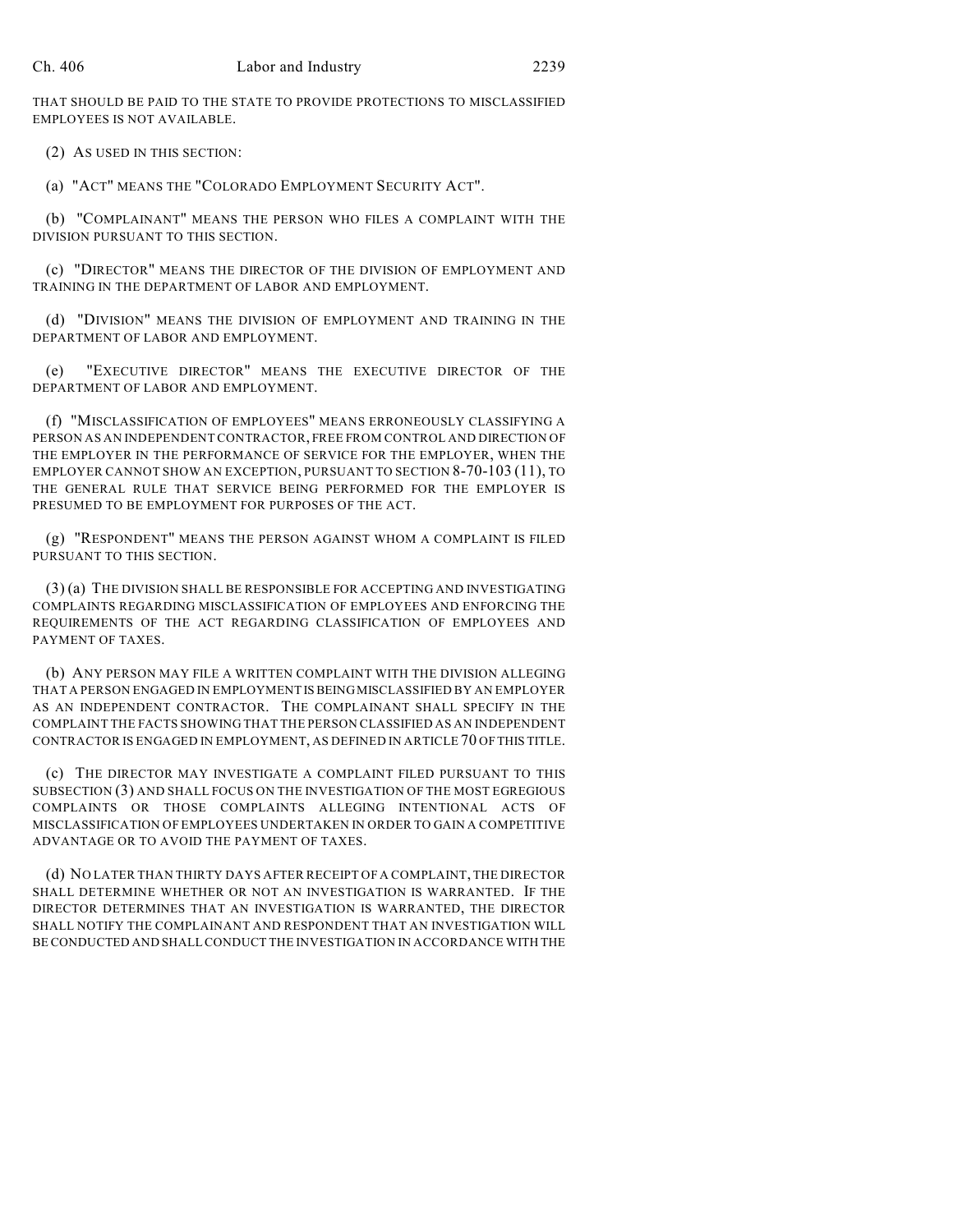ACT. THE RULES ADOPTED PURSUANT TO THE ACT, AND THE COMPLAINANT AND RESPONDENT SHALL COOPERATE AND PROVIDE INFORMATION AS NECESSARY TO FACILITATE THE INVESTIGATION.

(e) (I) UPON CONCLUSION OF AN INVESTIGATION, THE DIRECTOR SHALL ISSUE A WRITTEN ORDER EITHER DISMISSING THE COMPLAINT OR FINDING THAT THE EMPLOYER HAS ENGAGED IN THE MISCLASSIFICATION OF EMPLOYEES AND HAS FAILED TO PAY APPROPRIATE TAXES FOR COVERED EMPLOYMENT AS DEFINED IN ARTICLE 70 OF THIS TITLE.

(II) IF THE DIRECTOR FINDS THAT AN EMPLOYER HAS ENGAGED IN THE MISCLASSIFICATION OF EMPLOYEES, THE DIRECTOR SHALL ORDER THE EMPLOYER TO PAY BACK TAXES OWED AND INTEREST.

(III) UPON A FINDING THAT THE EMPLOYER, WITH WILLFUL DISREGARD OF THE LAW, MISCLASSIFIED EMPLOYEES, THE DIRECTOR MAY:

(A) IMPOSE A FINE OF UP TO FIVE THOUSAND DOLLARS PER MISCLASSIFIED EMPLOYEE FOR THE FIRST MISCLASSIFICATION WITH WILLFUL DISREGARD, AND FOR A SECOND OR SUBSEQUENT MISCLASSIFICATION WITH WILLFUL DISREGARD, A FINE OF UP TO TWENTY-FIVE THOUSAND DOLLARS PER MISCLASSIFIED EMPLOYEE; AND

(B) UPON A SECOND OR SUBSEQUENT MISCLASSIFICATION WITH WILLFUL DISREGARD, ISSUE AN ORDER PROHIBITING THE EMPLOYER FROM CONTRACTING WITH, OR RECEIVING ANY FUNDS FOR THE PERFORMANCE OF CONTRACTS FROM, THE STATE FOR UP TO TWO YEARS AFTER THE DATE OF THE DIRECTOR'S ORDER. UPON THE ISSUANCE OF SUCH ORDER, THE DIRECTOR SHALL NOTIFY STATE DEPARTMENTS AND AGENCIES AS NECESSARY TO ENSURE ENFORCEMENT OF THE ORDER.

(f) THE DIRECTOR SHALL PROVIDE A COPY OF THE WRITTEN ORDER TO THE RESPONDENT. THOSE PORTIONS OF THE WRITTEN ORDER THAT ARE NOT CONFIDENTIAL UNDER THE ACT SHALL BE A PUBLIC RECORD.

(g) AN EMPLOYER SHALL HAVE THE RIGHT TO APPEAL THE DIRECTOR'S ORDER IN ACCORDANCE WITH SECTION 8-76-113.

(4) (a) AN EMPLOYER MAY REQUEST A WRITTEN ADVISORY OPINION FROM THE DIRECTOR CONCERNING WHETHER THE EMPLOYER SHOULD CLASSIFY THE INDIVIDUAL AS AN EMPLOYEE FOR PURPOSES OF COMPLYING WITH THE ACT. THE EMPLOYER SHALL PROVIDE THE DIRECTOR WITH INFORMATION NECESSARY FOR THE DIRECTOR TO ISSUE AN ADVISORY OPINION.

(b) UPON RECEIPT OF A REQUEST AND PERTINENT INFORMATION FROM AN EMPLOYER, THE DIRECTOR SHALL ISSUE AN ADVISORY OPINION TO THE EMPLOYER, INDICATING WHETHER THE EMPLOYER SHOULD CLASSIFY THE INDIVIDUAL AS AN EMPLOYEE IN ORDER TO COMPLY WITH THE ACT. AN OPINION ISSUED PURSUANT TO THIS SUBSECTION (4) IS ONLY ADVISORY, BASED ON THE INFORMATION PROVIDED BY THE EMPLOYER AND THE DIRECTOR'S UNDERSTANDING OF THE CIRCUMSTANCES AT THE TIME ISSUED, AND IS NOT BINDING ON THE DIVISION, THE EMPLOYER, OR ANY OTHER STATE OR LOCAL GOVERNMENTAL ENTITY.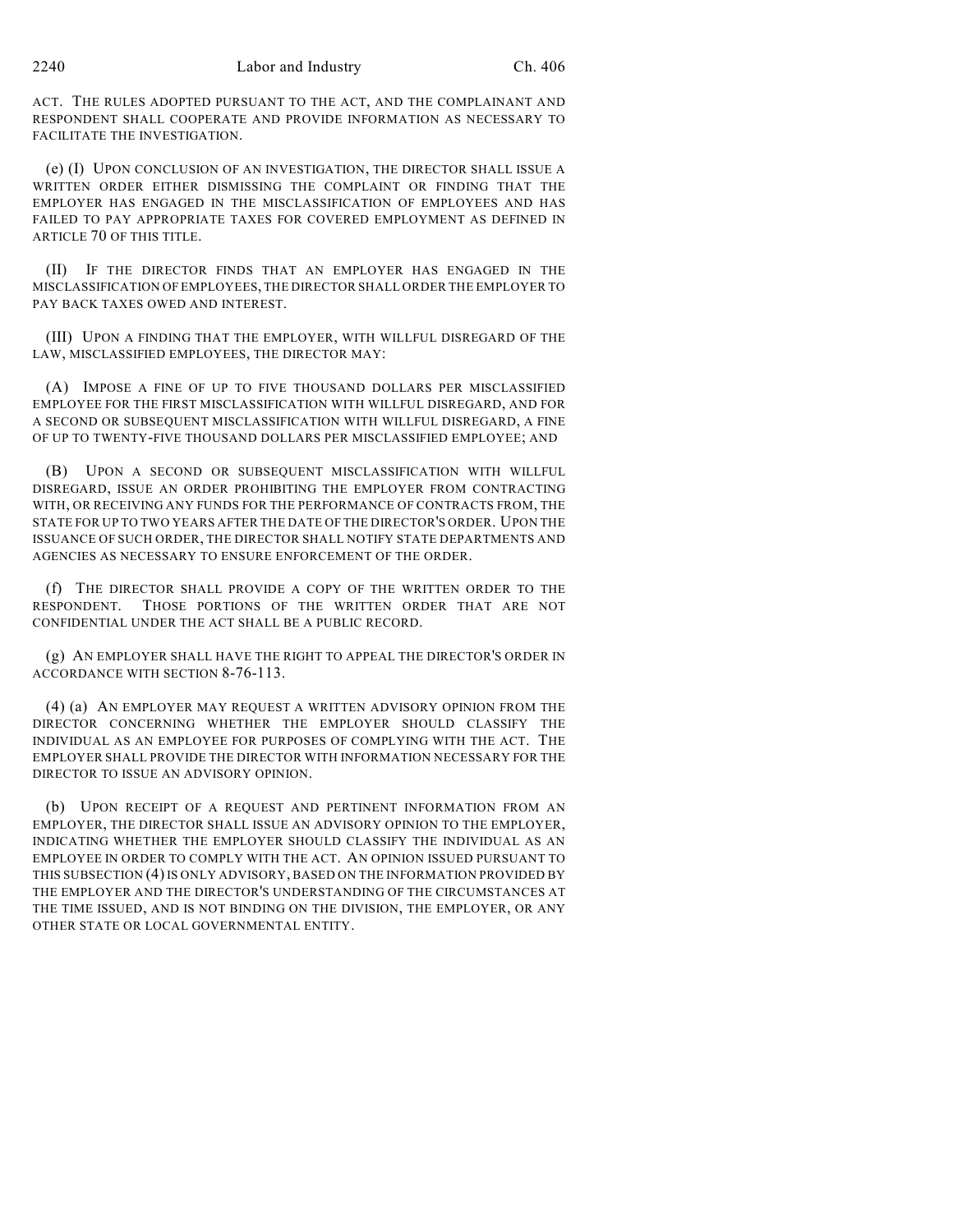## Ch. 406 Labor and Industry 2241

(c) THE DIRECTOR SHALL PROMULGATE RULES IN ACCORDANCE WITH ARTICLE 4 OF TITLE 24,C.R.S., ESTABLISHING THE PROCESS FOR ISSUING AN ADVISORY OPINION AND THE FEES TO BE CHARGED THE REQUESTING EMPLOYER TO COVER THE DIRECTOR'S AND DIVISION'S COSTS IN PROVIDING THE ADVISORY OPINION. ANY FEES CHARGED PURSUANT TO THIS SUBSECTION (4) FOR THE COSTS ASSOCIATED WITH ISSUING AN ADVISORY OPINION SHALL BE DEPOSITED IN THE EMPLOYEE MISCLASSIFICATION ADVISORY OPINION FUND, WHICH FUND IS HEREBY CREATED. MONEYS IN THE EMPLOYEE MISCLASSIFICATION ADVISORY OPINION FUND SHALL BE SUBJECT TO ANNUAL APPROPRIATION BY THE GENERAL ASSEMBLY FOR THE PURPOSES OF THIS SUBSECTION (4). INTEREST DERIVED FROM THE DEPOSIT AND INVESTMENT OF MONEYS IN THE FUND SHALL BE CREDITED TO THE FUND. AT THE END OF ANY FISCAL YEAR, ALL UNEXPENDED AND UNENCUMBERED MONEYS IN THE FUND SHALL REMAIN IN THE FUND AND SHALL NOT BE CREDITED OR TRANSFERRED TO THE GENERAL FUND OR ANY OTHER FUND.

(5) THE DIRECTOR, BY ALL MEANS REASONABLE AND WITHIN BUDGETARY CONSTRAINTS, SHALL PUBLICIZE THE COMPLAINT PROCESS ESTABLISHED IN THIS SECTION AND ITS AVAILABILITY TO THOSE WHO HAVE DISCOVERED MISCLASSIFICATION OF EMPLOYEES. THE DIRECTOR SHALL DEVELOP AND MAKE AVAILABLE FREE OF CHARGE TO EMPLOYERS A NOTICE EXPLAINING THE RIGHTS OF EMPLOYEES TO BE PROPERLY CLASSIFIED AND THE AVAILABILITY OF A COMPLAINT PROCESS PURSUANT TO THIS SECTION. EMPLOYERS SHALL POST THE NOTICE CONSPICUOUSLY IN THE WORKPLACE OR OTHERWISE WHERE IT CAN BE SEEN AS EMPLOYEES COME OR GO TO THEIR PLACES OF WORK.

(6) (a) THE EXECUTIVE DIRECTOR SHALL CONDUCT A STATEWIDE STUDY OF THE ISSUE OF EMPLOYEE MISCLASSIFICATION, WHICH SHALL INCLUDE, WITHOUT LIMITATION, THE FOLLOWING INFORMATION:

(I) THE STATE DEPARTMENTS, DIVISIONS, AND AGENCIES THAT ARE AFFECTED BY EMPLOYEE MISCLASSIFICATION;

(II) THE AMOUNT OF STATE REVENUE THAT IS LOST OR NOT COLLECTED DUE TO THE MISCLASSIFICATION OF EMPLOYEES;

(III) ESTIMATES OF HOW WIDESPREAD THE PROBLEM OF EMPLOYEE MISCLASSIFICATION IS AND WHETHER PARTICULAR INDUSTRIES ARE MORE LIKELY TO ENGAGE IN THE MISCLASSIFICATION OF EMPLOYEES;

(IV) CONSIDERATION OF WHETHER STATE LAW SHOULD SPECIFY A UNIFORM DEFINITION OF THE EMPLOYMENT RELATIONSHIP AND, IF SO, HOW IT SHOULD BE DEFINED; AND

(V) ANY OTHER ISSUES THE EXECUTIVE DIRECTOR DETERMINES APPROPRIATE.

(b) THE EXECUTIVE DIRECTOR SHALL DEVOTE DEPARTMENT RESOURCES AS NECESSARY TO COMPLETE THE STATEWIDE STUDY.

(c) THE EXECUTIVE DIRECTOR SHALL SEEK PUBLIC INPUT AND MAY CONDUCT PUBLIC HEARINGS OR APPOINT STUDY GROUPS AS NECESSARY TO OBTAIN INFORMATION NECESSARY TO COMPLETE THE STUDY.